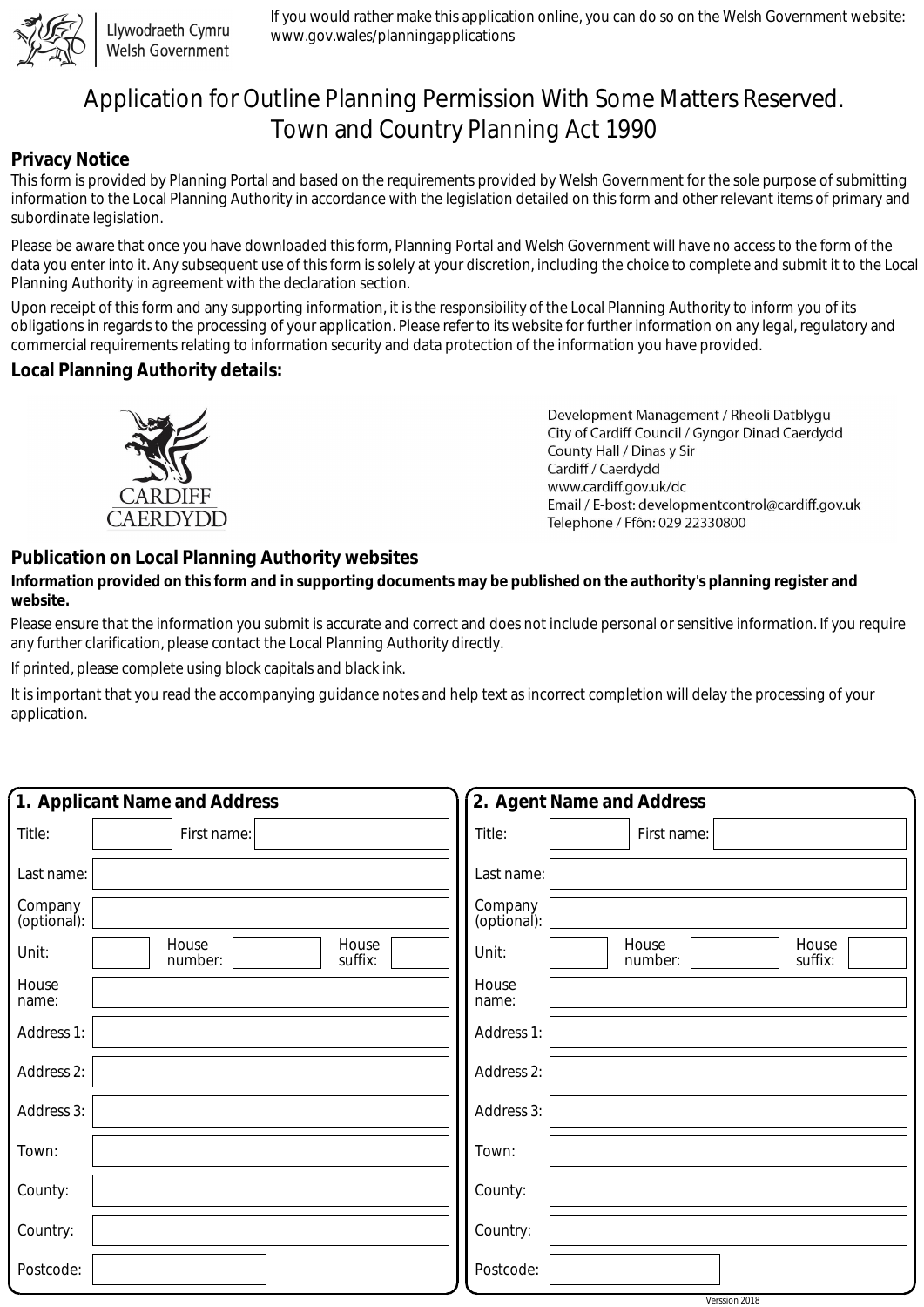| 3. Description of the Proposal                                                                                                                                   |                                                                                                                                                                                                                                                                                                            |                  |                                                                                                                                                                                                                                                                                                                                                                                                                           |                    |                                                                                 |  |  |
|------------------------------------------------------------------------------------------------------------------------------------------------------------------|------------------------------------------------------------------------------------------------------------------------------------------------------------------------------------------------------------------------------------------------------------------------------------------------------------|------------------|---------------------------------------------------------------------------------------------------------------------------------------------------------------------------------------------------------------------------------------------------------------------------------------------------------------------------------------------------------------------------------------------------------------------------|--------------------|---------------------------------------------------------------------------------|--|--|
|                                                                                                                                                                  |                                                                                                                                                                                                                                                                                                            |                  | Please indicate those reserved matters for which approval is being sought (tick all that apply):                                                                                                                                                                                                                                                                                                                          |                    |                                                                                 |  |  |
| None                                                                                                                                                             | Access                                                                                                                                                                                                                                                                                                     | Appearance       | Landscaping                                                                                                                                                                                                                                                                                                                                                                                                               | Layout             | Scale                                                                           |  |  |
| Please describe the proposed works:                                                                                                                              |                                                                                                                                                                                                                                                                                                            |                  |                                                                                                                                                                                                                                                                                                                                                                                                                           |                    |                                                                                 |  |  |
|                                                                                                                                                                  |                                                                                                                                                                                                                                                                                                            |                  |                                                                                                                                                                                                                                                                                                                                                                                                                           |                    |                                                                                 |  |  |
| Has building or works<br>already been carried out?<br>Have the works<br>been completed?                                                                          | Yes<br>Yes                                                                                                                                                                                                                                                                                                 | No<br>No         | If Yes, please state the date when building<br>or works were started (DD/MM/YYYY):<br>(date must be pre-application submission)<br>If Yes, please state the date when the<br>works were completed (DD/MM/YYYY):<br>(date must be pre-application submission)                                                                                                                                                              |                    |                                                                                 |  |  |
| 4. Site Details                                                                                                                                                  |                                                                                                                                                                                                                                                                                                            |                  | 5. Pre-application Advice                                                                                                                                                                                                                                                                                                                                                                                                 |                    |                                                                                 |  |  |
| Unit:<br>House<br>name:<br>Address 1:<br>Address 2:<br>Town:<br>County:<br>Postcode<br>(optional):<br>the North of the Post Office".<br>Easting:<br>Description: | Please provide the full postal address of the application site.<br>House<br>number:<br>If you cannot provide a postcode, the description of site location<br>must be completed. Please provide the most accurate site<br>description you can, to help locate the site - for example "field to<br>Northing: | House<br>suffix: | Has pre-application advice been sought from the local<br>authority about this application?<br>you were given. (This will help the authority to deal with this<br>application more efficiently).<br>Please tick if the full contact details are not<br>known, and then complete as much as possible:<br>Officer name:<br>Reference:<br>(must be pre-application submission)<br>Details of pre-application advice received? | Date (DD/MM/YYYY): | No<br>Yes<br>If Yes, please complete the following information about the advice |  |  |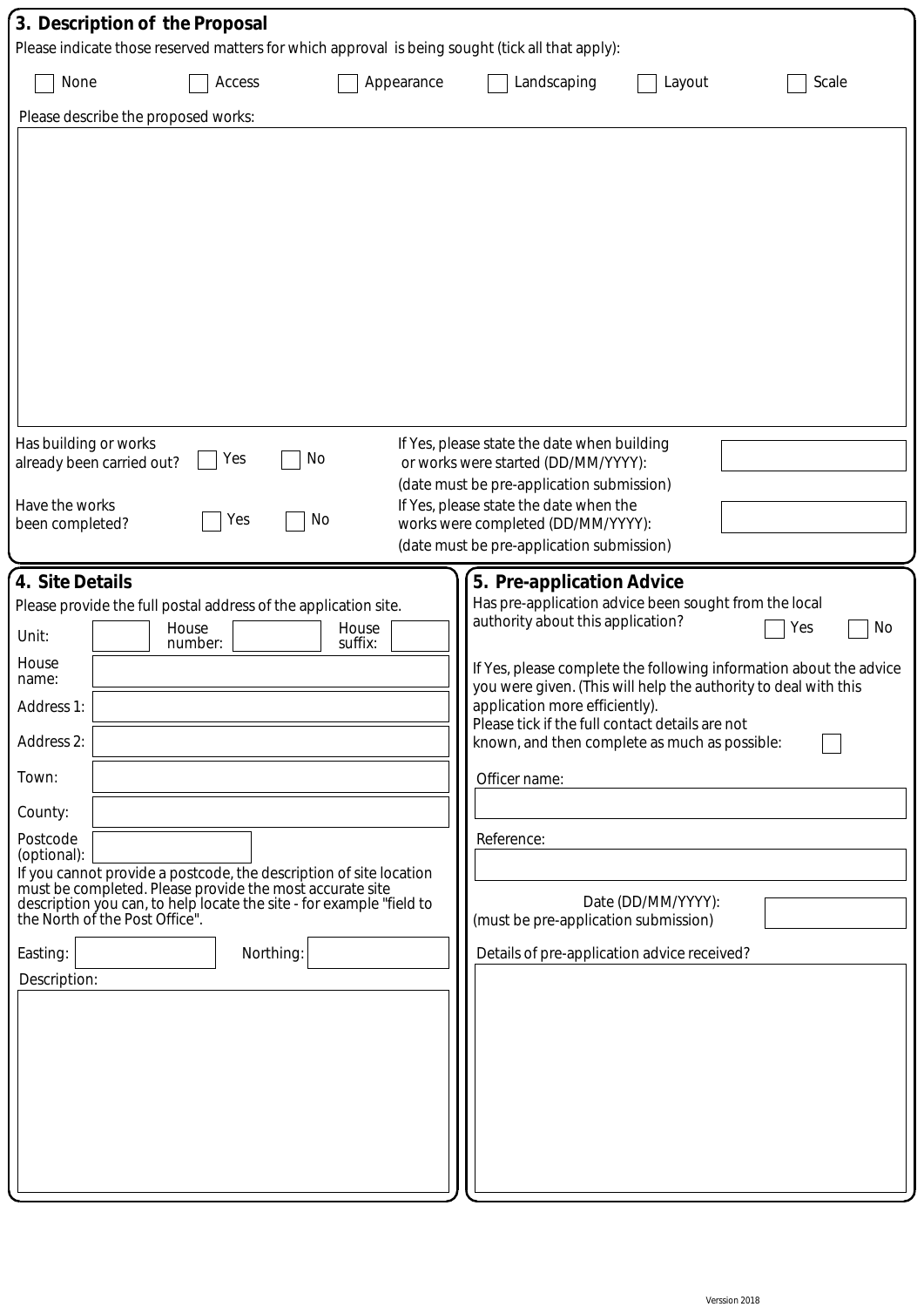| 6. Pedestrian and Vehicle Access, Roads and Rights of Way                                                                                                                               | 7. Waste Storage and Collection                                                                                                                                                                    |
|-----------------------------------------------------------------------------------------------------------------------------------------------------------------------------------------|----------------------------------------------------------------------------------------------------------------------------------------------------------------------------------------------------|
| Is a new or altered vehicle or pedestrian<br>access proposed to or from the<br>No<br>Unknown<br>Yes<br>public highway?                                                                  | Do the plans incorporate areas to store and aid the collection of<br>waste and have arrangements been made for the separate storage<br>and collection of recyclable waste?<br>Yes<br>Unknown<br>No |
| Are there any new public roads to be<br>provided within the site?<br>Unknown<br>No<br>Yes                                                                                               | If Yes, please provide details:                                                                                                                                                                    |
| Are there any new public<br>rights of way to be provided<br>Unknown<br>No<br>Yes<br>within or adjacent to the site?                                                                     |                                                                                                                                                                                                    |
| Do the proposals require any diversions<br>/extinguishments and/or<br>No<br>Unknown<br>Yes<br>creation of rights of way?                                                                |                                                                                                                                                                                                    |
| Please show details of any existing or proposed rights of way on or<br>adjacent to the site, as well as any alterations to pedestrian and<br>vehicle access, on your plans or drawings. |                                                                                                                                                                                                    |
| 8. Neighbour and Community Consultation                                                                                                                                                 | 9. Authority Employee / Member                                                                                                                                                                     |
| Have you consulted your neighbours or<br>No<br>Yes<br>the local community about the proposal?                                                                                           | With respect to the Authority, I am:<br>Do any of these<br>a) a member of staff<br>statements apply to you?<br>b) an elected member                                                                |
| If Yes, please provide details:                                                                                                                                                         | No<br>Yes<br>c) related to a member of staff<br>d) related to an elected member<br>If Yes, please provide details of the name, relationship and role                                               |
|                                                                                                                                                                                         |                                                                                                                                                                                                    |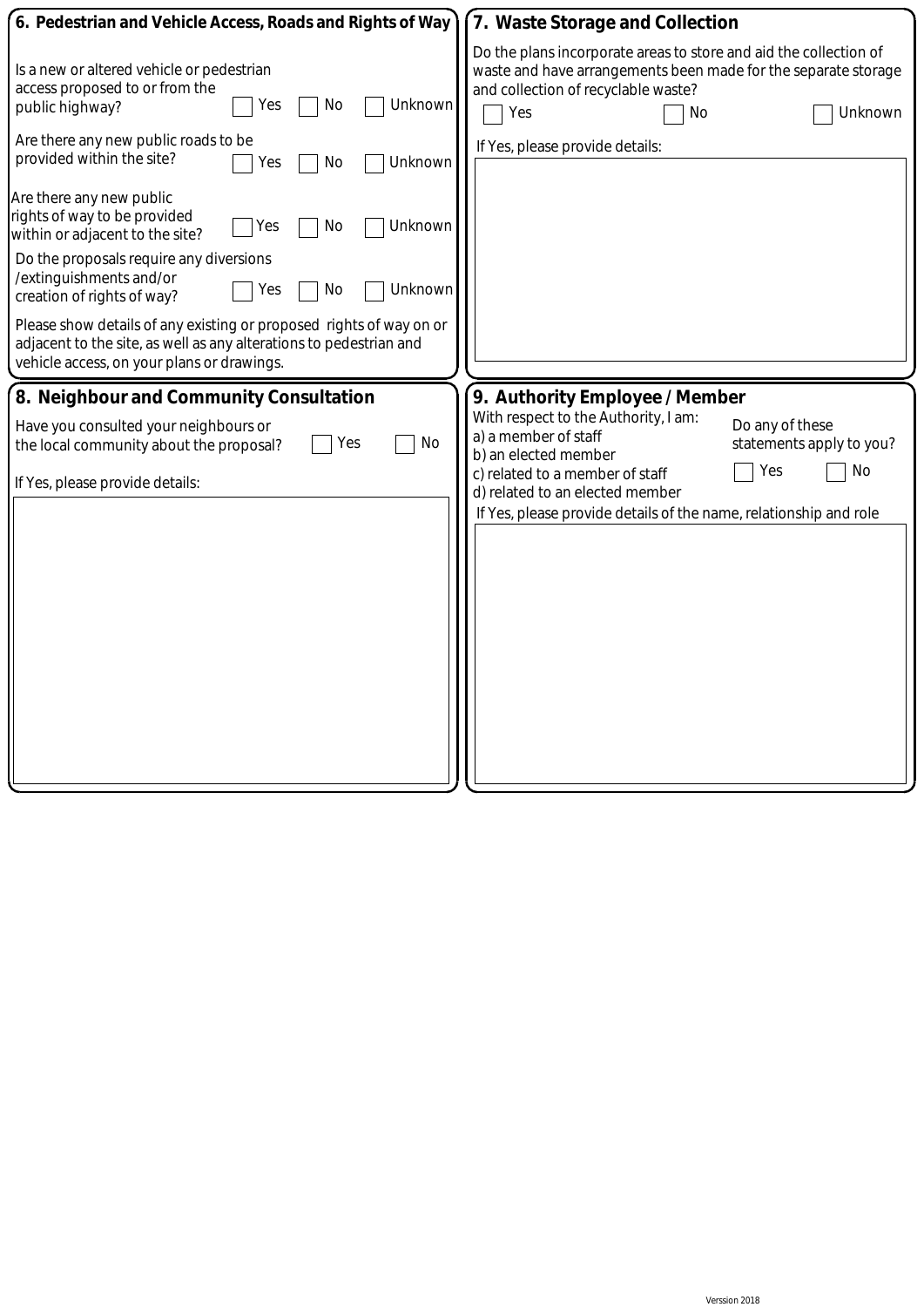| 10. Materials                                                                                                                                                                                                 | If applicable, please state what materials are to be used externally. Include type, colour and name for each material: |          |                   |               |  |  |
|---------------------------------------------------------------------------------------------------------------------------------------------------------------------------------------------------------------|------------------------------------------------------------------------------------------------------------------------|----------|-------------------|---------------|--|--|
|                                                                                                                                                                                                               | Existing<br>(where applicable)                                                                                         | Proposed | Not<br>Applicable | Don't<br>Know |  |  |
| Walls                                                                                                                                                                                                         |                                                                                                                        |          |                   |               |  |  |
| Roof                                                                                                                                                                                                          |                                                                                                                        |          |                   |               |  |  |
| Windows                                                                                                                                                                                                       |                                                                                                                        |          |                   |               |  |  |
| Doors                                                                                                                                                                                                         |                                                                                                                        |          |                   |               |  |  |
| Boundary treatments<br>(e.g. fences, walls)                                                                                                                                                                   |                                                                                                                        |          |                   |               |  |  |
| Vehicle access and<br>hard-standing                                                                                                                                                                           |                                                                                                                        |          |                   |               |  |  |
| Lighting                                                                                                                                                                                                      |                                                                                                                        |          |                   |               |  |  |
| Others<br>(please specify)                                                                                                                                                                                    |                                                                                                                        |          |                   |               |  |  |
| Yes<br>Are you supplying additional information on submitted plan(s)/drawing(s)/design and access statement?<br>No<br>If Yes, please state references for the plan(s)/drawing(s)/design and access statement: |                                                                                                                        |          |                   |               |  |  |
|                                                                                                                                                                                                               |                                                                                                                        |          |                   |               |  |  |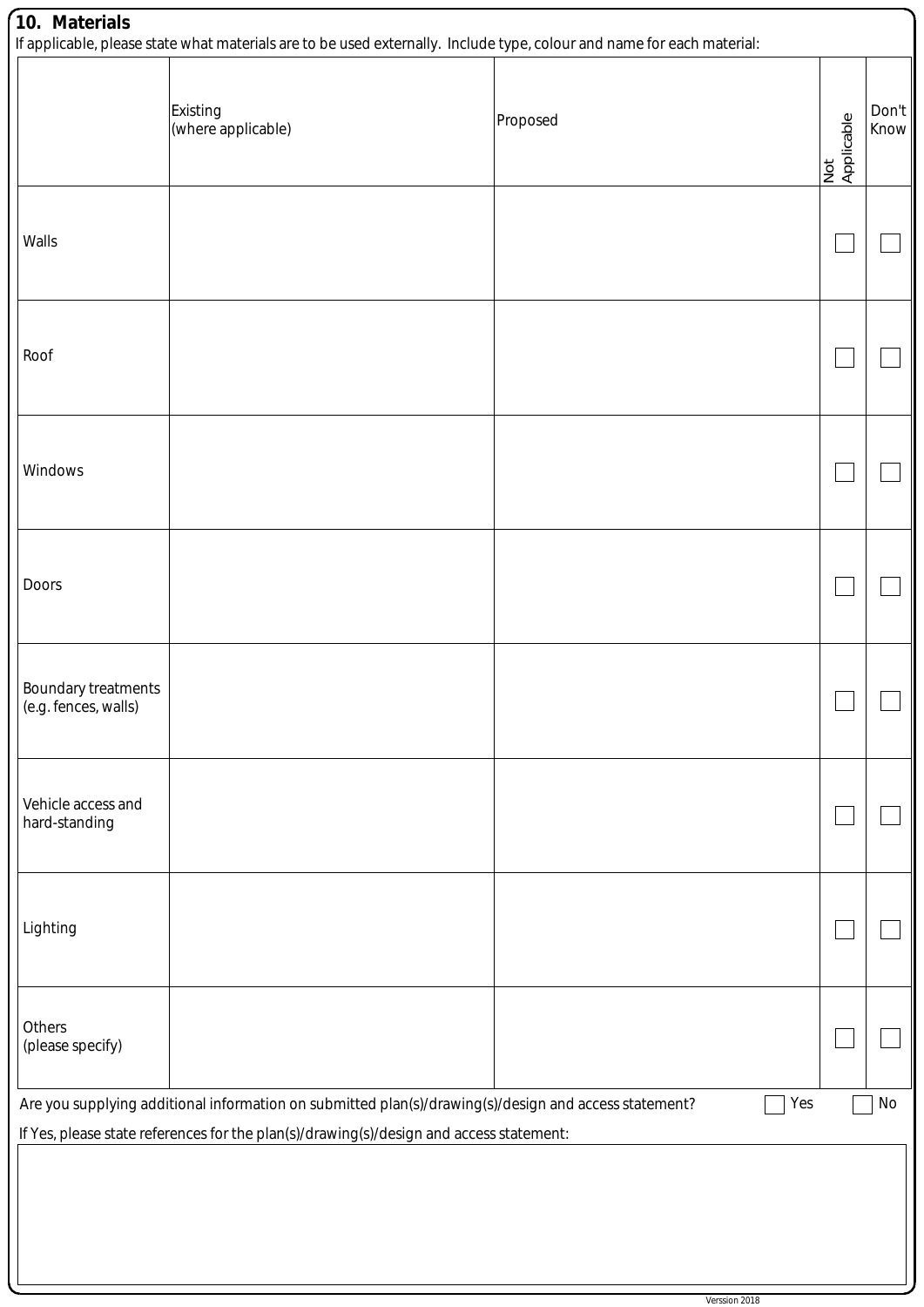| 11. Vehicle Parking                                                                                                                                                                                                                                                                                                                                                                                                                                                                                                                                                                                                                                                                                                                                                                                                                                                                                                                                                                                                                                                                                                                                                                                                                                                                                                                                                                                                                                                                                                                   |                                                                                                                                                                                                                     |  |  |  |  |
|---------------------------------------------------------------------------------------------------------------------------------------------------------------------------------------------------------------------------------------------------------------------------------------------------------------------------------------------------------------------------------------------------------------------------------------------------------------------------------------------------------------------------------------------------------------------------------------------------------------------------------------------------------------------------------------------------------------------------------------------------------------------------------------------------------------------------------------------------------------------------------------------------------------------------------------------------------------------------------------------------------------------------------------------------------------------------------------------------------------------------------------------------------------------------------------------------------------------------------------------------------------------------------------------------------------------------------------------------------------------------------------------------------------------------------------------------------------------------------------------------------------------------------------|---------------------------------------------------------------------------------------------------------------------------------------------------------------------------------------------------------------------|--|--|--|--|
| No<br>Is vehicle parking relevant to this proposal?<br>Yes                                                                                                                                                                                                                                                                                                                                                                                                                                                                                                                                                                                                                                                                                                                                                                                                                                                                                                                                                                                                                                                                                                                                                                                                                                                                                                                                                                                                                                                                            |                                                                                                                                                                                                                     |  |  |  |  |
| If Yes, please provide information on the existing and proposed number of on-site parking and cycling spaces on your plans.                                                                                                                                                                                                                                                                                                                                                                                                                                                                                                                                                                                                                                                                                                                                                                                                                                                                                                                                                                                                                                                                                                                                                                                                                                                                                                                                                                                                           |                                                                                                                                                                                                                     |  |  |  |  |
| 12. Foul Sewage<br>Please state how foul sewage is to be disposed of:<br>Mains sewer<br>Septic tank<br>Other<br>Cess pit<br>Package treatment plant<br>Are you proposing to connect to the existing drainage system?<br>Yes<br>No<br>If Yes, please include the details of the existing system on the application drawings and state references for the plan(s)/drawing(s):                                                                                                                                                                                                                                                                                                                                                                                                                                                                                                                                                                                                                                                                                                                                                                                                                                                                                                                                                                                                                                                                                                                                                           |                                                                                                                                                                                                                     |  |  |  |  |
|                                                                                                                                                                                                                                                                                                                                                                                                                                                                                                                                                                                                                                                                                                                                                                                                                                                                                                                                                                                                                                                                                                                                                                                                                                                                                                                                                                                                                                                                                                                                       |                                                                                                                                                                                                                     |  |  |  |  |
| 13. Biodiversity and Geological Conservation<br>To assist in answering the following questions refer to the guidance notes on the Planning Portal website (see "Local level requirements<br>and additional documentation"). The notes provide further information on when there is a reasonable likelihood that any important<br>biodiversity or geological conservation features may be present or nearby and whether they are likely to be affected by your proposals.<br>Having referred to the guidance notes, is there a reasonable likelihood of the following being affected adversely or conserved and<br>enhanced within the application site, or on land adjacent to or near the application site?<br>a) Protected and priority species:<br>b) Designated sites, important habitats or<br>c) Features of geological conservation<br>other biodiversity features:<br>importance:<br>Yes, on the development site<br>Yes, on the development site<br>Yes, on the development site<br>Yes, on land adjacent to or near the<br>Yes, on land adjacent to or near the<br>Yes, on land adjacent to or near the<br>proposed development<br>proposed development<br>proposed development<br>No<br>No<br>No<br><b>Supporting Information Requirements</b><br>Where a development proposal is likely to affect features of biodiversity or geological conservation interest, you will need to submit, with<br>the application, sufficient information and assessments to allow the local planning authority to determine the proposal. |                                                                                                                                                                                                                     |  |  |  |  |
| Failure to submit all information required will result in your application being deemed invalid. It will not be considered valid until all<br>information required by the Local Planning Authority has been submitted.                                                                                                                                                                                                                                                                                                                                                                                                                                                                                                                                                                                                                                                                                                                                                                                                                                                                                                                                                                                                                                                                                                                                                                                                                                                                                                                |                                                                                                                                                                                                                     |  |  |  |  |
| Your Local Planning Authority will be able to advise on the content of any assessments that may be required.                                                                                                                                                                                                                                                                                                                                                                                                                                                                                                                                                                                                                                                                                                                                                                                                                                                                                                                                                                                                                                                                                                                                                                                                                                                                                                                                                                                                                          |                                                                                                                                                                                                                     |  |  |  |  |
| 14. Trees and Hedges<br>Are there trees or hedges on the<br>proposed development site?<br>No<br>Yes<br>And/or: Are there trees or hedges on land adjacent to the<br>proposed development site that could influence the<br>development or might be important as part<br>Yes<br>No<br>of the local landscape character?<br>If Yes to either or both of the above, you may need to provide a full<br>Tree Survey, at the discretion of your local planning authority. If a<br>Tree Survey is required, this and the accompanying plan should be<br>submitted alongside your application. Your local planning<br>authority should make clear on its website what the survey should<br>contain, in accordance with the current 'BS5837: Trees in relation to<br>design, demolition and construction - Recommendations'.                                                                                                                                                                                                                                                                                                                                                                                                                                                                                                                                                                                                                                                                                                                    | 15. Trade Effluent<br>Does the proposal involve the need to<br>No<br>dispose of trade effluents or waste?<br>Yes<br>If Yes, please describe the nature, volume and means of disposal<br>of trade effluents or waste |  |  |  |  |
| 16. Residential Units (Including Conversion)<br>Does your proposal include the gain, loss or change of use of residential units?<br>No<br>Yes<br>If Yes, please specify the existing and proposed number of market and affordable dwellings on the attached plans.                                                                                                                                                                                                                                                                                                                                                                                                                                                                                                                                                                                                                                                                                                                                                                                                                                                                                                                                                                                                                                                                                                                                                                                                                                                                    |                                                                                                                                                                                                                     |  |  |  |  |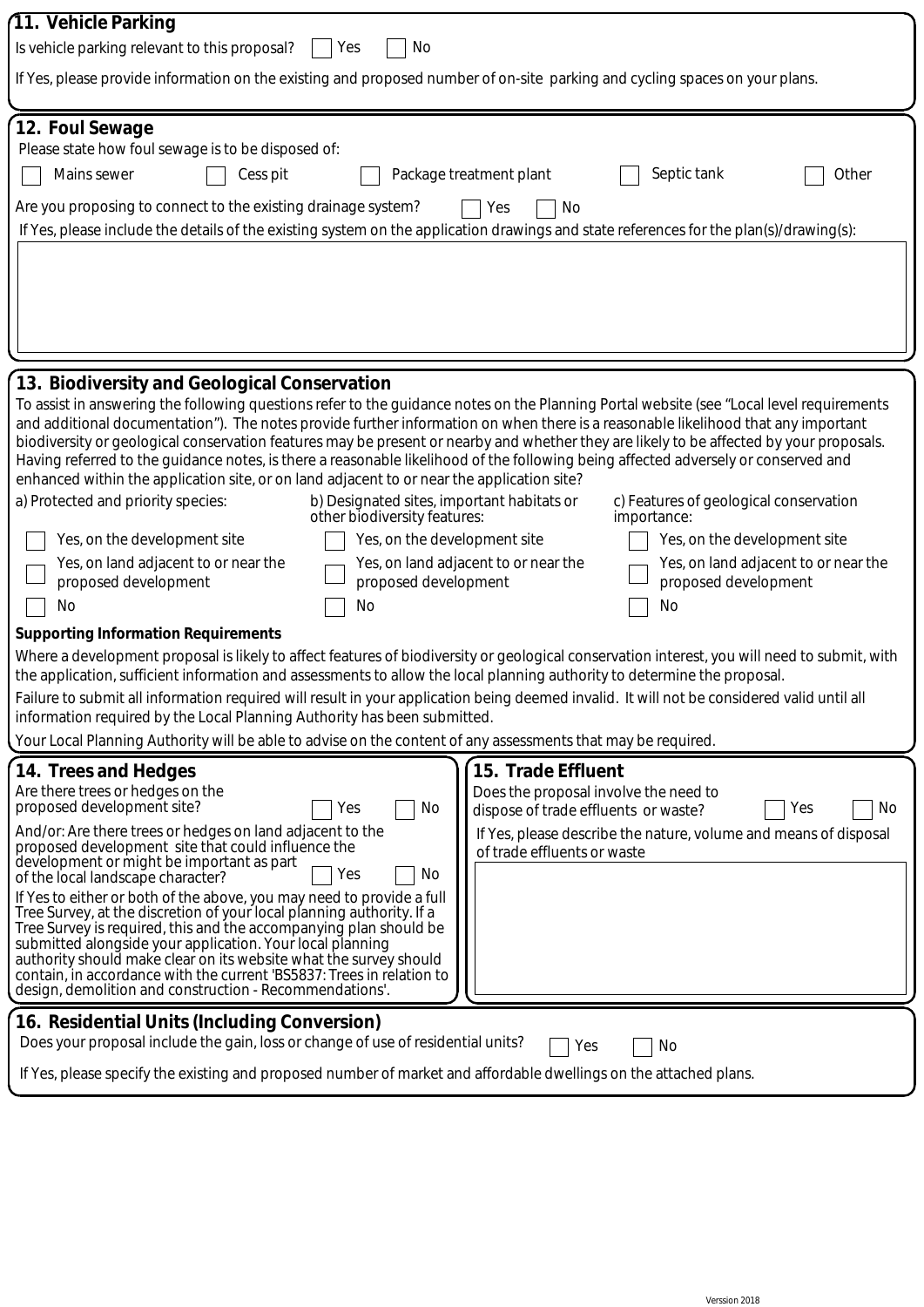|                   |                                                                                                                   |                                        |                   | 17. All Types of Development: Non-residential Floorspace                                        |  |                                                                                                 |  |                                                                                                                       |                            |                                                                                            |
|-------------------|-------------------------------------------------------------------------------------------------------------------|----------------------------------------|-------------------|-------------------------------------------------------------------------------------------------|--|-------------------------------------------------------------------------------------------------|--|-----------------------------------------------------------------------------------------------------------------------|----------------------------|--------------------------------------------------------------------------------------------|
|                   | Does your proposal involve the loss, gain or change of use of non-residential floorspace?<br>Yes<br>No<br>Unknown |                                        |                   |                                                                                                 |  |                                                                                                 |  |                                                                                                                       |                            |                                                                                            |
|                   |                                                                                                                   |                                        |                   | If you have answered Yes to the question above please add details in the following table:       |  |                                                                                                 |  |                                                                                                                       |                            |                                                                                            |
|                   | Use class/type of use                                                                                             |                                        | applicable<br>Not | <b>Existing gross</b><br>internal<br>floorspace<br>(square<br>metres)                           |  | Gross internal<br>floorspace to be<br>lost by change of<br>use or demolition<br>(square metres) |  | Total gross internal<br>floorspace proposed<br>(including change of<br>use)(square metres)                            | Unknown                    | Net additional gross<br>internal floorspace<br>following<br>development<br>(square metres) |
| A <sub>1</sub>    |                                                                                                                   | Shops                                  |                   |                                                                                                 |  |                                                                                                 |  |                                                                                                                       |                            |                                                                                            |
|                   |                                                                                                                   | Net tradable area:                     |                   |                                                                                                 |  |                                                                                                 |  |                                                                                                                       |                            |                                                                                            |
| A2                |                                                                                                                   | Financial and<br>professional services |                   |                                                                                                 |  |                                                                                                 |  |                                                                                                                       |                            |                                                                                            |
| A <sub>3</sub>    |                                                                                                                   | Restaurants and cafes                  |                   |                                                                                                 |  |                                                                                                 |  |                                                                                                                       |                            |                                                                                            |
| B1(a)             |                                                                                                                   | <b>Offices</b>                         |                   |                                                                                                 |  |                                                                                                 |  |                                                                                                                       |                            |                                                                                            |
| B1(b)             |                                                                                                                   | Research and<br>development            |                   |                                                                                                 |  |                                                                                                 |  |                                                                                                                       |                            |                                                                                            |
| B1(c)             |                                                                                                                   | Light industrial                       |                   |                                                                                                 |  |                                                                                                 |  |                                                                                                                       |                            |                                                                                            |
| B <sub>2</sub>    |                                                                                                                   | General industrial                     |                   |                                                                                                 |  |                                                                                                 |  |                                                                                                                       |                            |                                                                                            |
| B <sub>8</sub>    | Storage or distribution                                                                                           |                                        |                   |                                                                                                 |  |                                                                                                 |  |                                                                                                                       |                            |                                                                                            |
| C <sub>1</sub>    |                                                                                                                   | Hotels and halls of<br>residence       |                   |                                                                                                 |  |                                                                                                 |  |                                                                                                                       |                            |                                                                                            |
| C <sub>2</sub>    | <b>Residential institutions</b>                                                                                   |                                        |                   |                                                                                                 |  |                                                                                                 |  |                                                                                                                       |                            |                                                                                            |
| D <sub>1</sub>    |                                                                                                                   | Non-residential<br>institutions        |                   |                                                                                                 |  |                                                                                                 |  |                                                                                                                       |                            |                                                                                            |
| D <sub>2</sub>    |                                                                                                                   | Assembly and leisure                   |                   |                                                                                                 |  |                                                                                                 |  |                                                                                                                       |                            |                                                                                            |
| <b>OTHER</b>      |                                                                                                                   |                                        |                   |                                                                                                 |  |                                                                                                 |  |                                                                                                                       |                            |                                                                                            |
| Please<br>Specify |                                                                                                                   |                                        |                   |                                                                                                 |  |                                                                                                 |  |                                                                                                                       |                            |                                                                                            |
|                   |                                                                                                                   | Total                                  |                   |                                                                                                 |  |                                                                                                 |  |                                                                                                                       |                            |                                                                                            |
|                   |                                                                                                                   |                                        |                   |                                                                                                 |  |                                                                                                 |  | In addition, for hotels, residential institutions and hostels, please additionally indicate the loss or gain of rooms |                            |                                                                                            |
| Use<br>class      | Type of use                                                                                                       | Not<br>applicable                      |                   | Existing rooms to be lost by<br>change of use or demolition                                     |  | Unknown                                                                                         |  | Total rooms proposed<br>(including changes of use)                                                                    |                            | Unknown Net additional rooms                                                               |
| C <sub>1</sub>    | Hotels                                                                                                            |                                        |                   |                                                                                                 |  |                                                                                                 |  |                                                                                                                       |                            |                                                                                            |
| C <sub>2</sub>    | Residential<br>Institutions                                                                                       |                                        |                   |                                                                                                 |  |                                                                                                 |  |                                                                                                                       |                            |                                                                                            |
| <b>OTHER</b>      |                                                                                                                   |                                        |                   |                                                                                                 |  |                                                                                                 |  |                                                                                                                       |                            |                                                                                            |
| Please<br>Specify |                                                                                                                   |                                        |                   |                                                                                                 |  |                                                                                                 |  |                                                                                                                       |                            |                                                                                            |
|                   | 18. Employment                                                                                                    |                                        |                   | Please complete the following information regarding employees:                                  |  |                                                                                                 |  |                                                                                                                       |                            |                                                                                            |
|                   |                                                                                                                   |                                        |                   | Full-time                                                                                       |  | Part-time                                                                                       |  |                                                                                                                       | Total full-time equivalent |                                                                                            |
|                   | <b>Existing employees</b>                                                                                         |                                        |                   |                                                                                                 |  |                                                                                                 |  |                                                                                                                       |                            |                                                                                            |
|                   | Proposed employees                                                                                                |                                        |                   |                                                                                                 |  |                                                                                                 |  |                                                                                                                       |                            |                                                                                            |
|                   | 19. Hours of Opening                                                                                              |                                        |                   |                                                                                                 |  |                                                                                                 |  |                                                                                                                       |                            |                                                                                            |
|                   |                                                                                                                   |                                        |                   | If known, please state the hours of opening (e.g. 15:30) for each non-residential use proposed: |  |                                                                                                 |  | Sunday and                                                                                                            |                            |                                                                                            |
|                   | Use                                                                                                               |                                        |                   | Monday to Friday                                                                                |  | Saturday                                                                                        |  | <b>Bank Holidays</b>                                                                                                  |                            | Not known                                                                                  |
|                   |                                                                                                                   |                                        |                   |                                                                                                 |  |                                                                                                 |  |                                                                                                                       |                            |                                                                                            |
|                   |                                                                                                                   |                                        |                   |                                                                                                 |  |                                                                                                 |  |                                                                                                                       |                            |                                                                                            |

Verssion 2018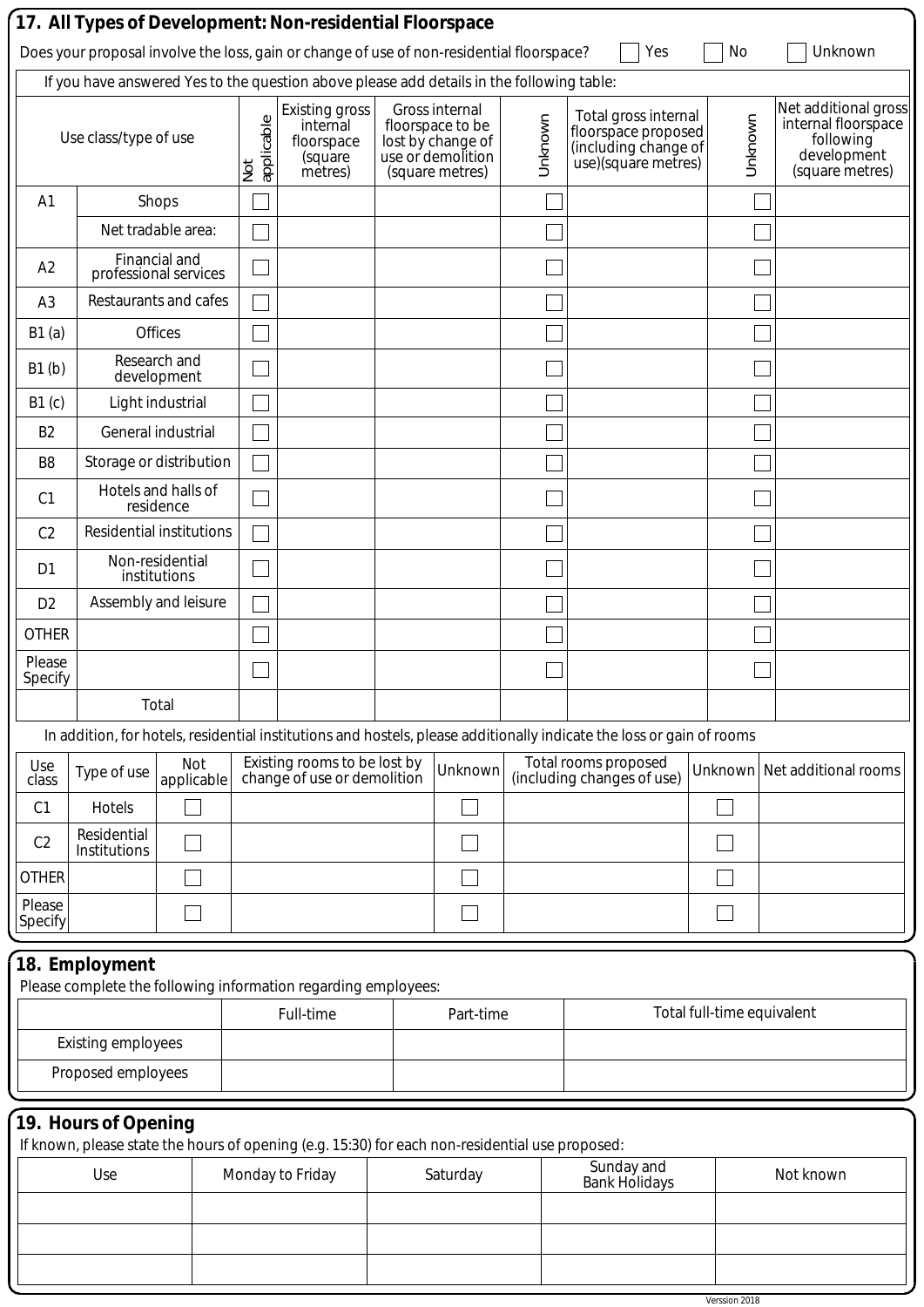| 20. Site Area                                                                                                                                                                                                                                                                                                                                                                                                                                                         |                                                                                                   |    |                                                                                   |                             |                   |  |
|-----------------------------------------------------------------------------------------------------------------------------------------------------------------------------------------------------------------------------------------------------------------------------------------------------------------------------------------------------------------------------------------------------------------------------------------------------------------------|---------------------------------------------------------------------------------------------------|----|-----------------------------------------------------------------------------------|-----------------------------|-------------------|--|
|                                                                                                                                                                                                                                                                                                                                                                                                                                                                       | Please state the site area in hectares (ha)                                                       |    | If Yes, please complete the following information regarding public<br>open space: |                             |                   |  |
| loss or gain of public open space?                                                                                                                                                                                                                                                                                                                                                                                                                                    | Does your proposal involve the construction<br>of a new building which would result in the<br>Yes | No | Area of Land (ha)                                                                 | Open Space Lost             | Open space gained |  |
| 21. Assessment of Flood Risk<br>Is the site within an area at risk of flooding? (Refer to the Welsh Government's<br>Development Advice Maps website - http://data.wales.gov.uk/apps/floodmapping/)<br>No.<br>Yes<br>If Yes, and you are proposing a new building or change of use, please add details of the proposal in the following table:                                                                                                                         |                                                                                                   |    |                                                                                   |                             |                   |  |
| Floodplain Area                                                                                                                                                                                                                                                                                                                                                                                                                                                       | Residential (Number of units)                                                                     |    | Non-residential (Area of land - hectares)                                         |                             |                   |  |
| Floodplain C1                                                                                                                                                                                                                                                                                                                                                                                                                                                         |                                                                                                   |    |                                                                                   |                             |                   |  |
| Floodplain C2                                                                                                                                                                                                                                                                                                                                                                                                                                                         |                                                                                                   |    |                                                                                   |                             |                   |  |
| If the proposed development is within an area at risk of flooding you will need to consider whether it is appropriate to submit a flood<br>consequences assessment. (Refer to Section 6 and 7 and Appendix 1 of TAN 15 - http://wales.gov.uk/topics/planning/policy/tans/tan15/?<br>$lang = en)$<br>Is your proposal within 20 metres of a watercourse (e.g. river, stream or beck)?<br>No<br>Yes                                                                     |                                                                                                   |    |                                                                                   |                             |                   |  |
|                                                                                                                                                                                                                                                                                                                                                                                                                                                                       | Will the proposal increase the flood risk elsewhere?                                              |    | Yes                                                                               | No                          |                   |  |
| From 7 January 2019, all new developments of more than 1 dwelling house or where the construction area is 100 square metres or<br>more, require Sustainable Drainage Systems (SuDS) for surface water designed and built in accordance with the Welsh Ministers'<br>Statutory SuDS Standards. SuDS Schemes must be approved by your local authority acting in its SuDS Approving Body (SAB) role.<br>Please contact your local authority for details of how to apply. |                                                                                                   |    |                                                                                   |                             |                   |  |
| How will surface water be disposed of?                                                                                                                                                                                                                                                                                                                                                                                                                                |                                                                                                   |    |                                                                                   |                             |                   |  |
|                                                                                                                                                                                                                                                                                                                                                                                                                                                                       | Sustainable drainage system<br>Soakaway                                                           |    | Main sewer                                                                        | <b>Existing watercourse</b> | Pond/lake         |  |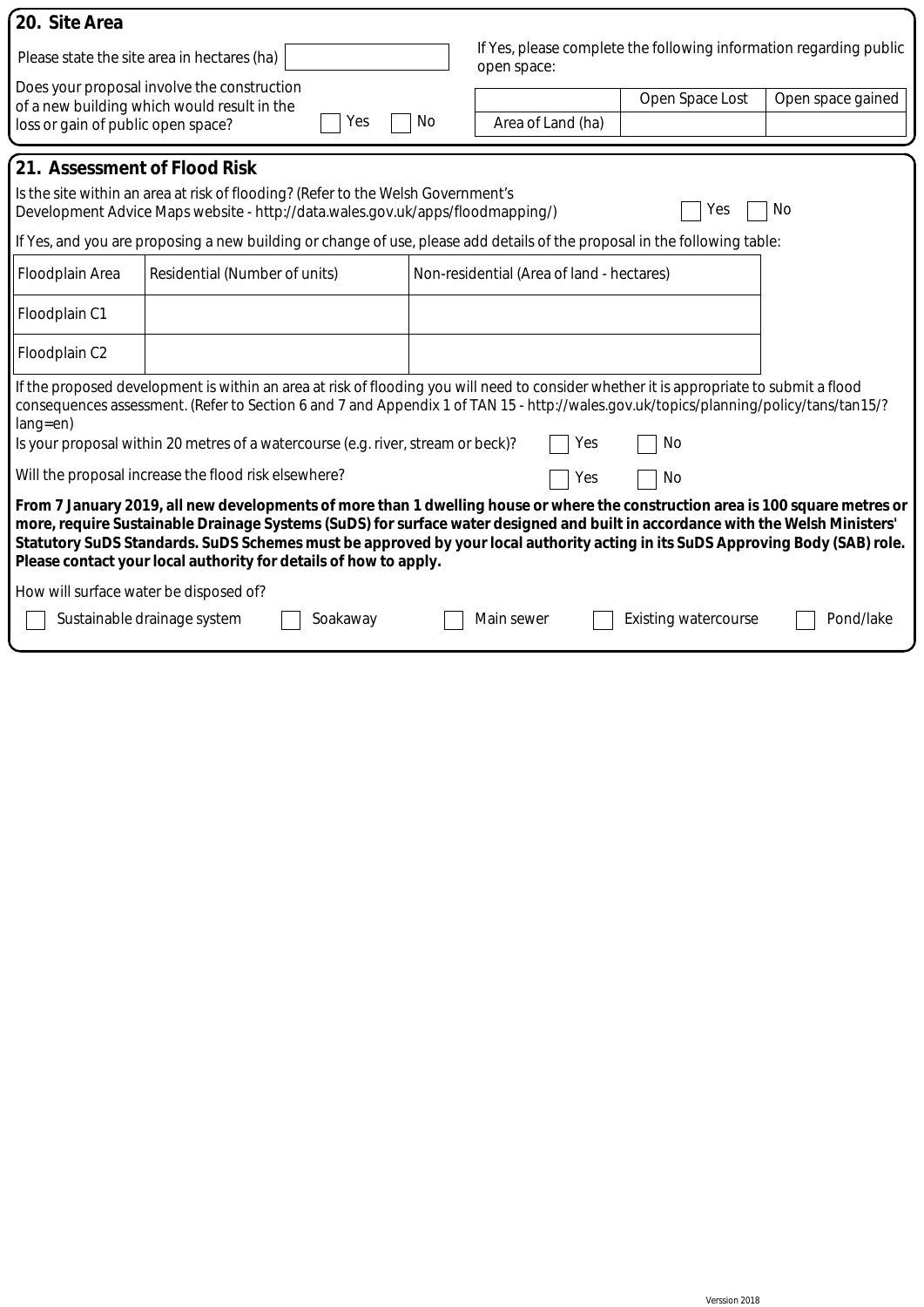| 22. Existing Use                                                                          |    | 23. Renewable and Low Carbon Energy                             |                      |
|-------------------------------------------------------------------------------------------|----|-----------------------------------------------------------------|----------------------|
| Please describe the current use of the site:                                              |    | Does your proposal involve the installation of a stand-alone    |                      |
|                                                                                           |    | renewable or low-carbon energy development?                     | Yes<br>No            |
|                                                                                           |    | If you have answered Yes to the question above please state the |                      |
|                                                                                           |    | proposed energy output capacity in MegaWatts (MW):              |                      |
|                                                                                           |    |                                                                 |                      |
| Yes<br>Is the site currently vacant?                                                      | No | Renewable Energy Type                                           | Energy Capacity (MW) |
| If Yes, please describe the last use of the site:                                         |    |                                                                 |                      |
|                                                                                           |    | Anaerobic digestion                                             |                      |
|                                                                                           |    |                                                                 |                      |
|                                                                                           |    | <b>Biofuels</b>                                                 |                      |
|                                                                                           |    |                                                                 |                      |
|                                                                                           |    | <b>Biomass</b>                                                  |                      |
| When did this use end (if known)? (DD/MM/YYYY)                                            |    | Combined heat and power (CHP)                                   |                      |
| (date where known may be approximate)                                                     |    |                                                                 |                      |
| Does the proposal involve any of the following:                                           |    | District heating                                                |                      |
|                                                                                           |    |                                                                 |                      |
| Land which is known or suspected to be<br>Yes<br>contaminated for all or part of the site | No | <b>Fuel cells</b>                                               |                      |
|                                                                                           |    |                                                                 |                      |
| A proposed use that would be particularly<br>Yes                                          | No | Geothermal                                                      |                      |
| vulnerable to the presence of contamination?                                              |    |                                                                 |                      |
| If you have answered Yes to any of the above, you will need to                            |    | Ground/water/air heat pumps                                     |                      |
| submit an appropriate contamination assessment.                                           |    |                                                                 |                      |
| Does your proposal involve the construction of a                                          |    | Hydropower                                                      |                      |
| new building?<br>Yes                                                                      | No |                                                                 |                      |
|                                                                                           |    | Solar                                                           |                      |
| If Yes, please complete the following information regarding the                           |    |                                                                 |                      |
| element of the site area which is in previously developed land or                         |    | Waste heat energy                                               |                      |
| greenfield land:                                                                          |    |                                                                 |                      |
|                                                                                           |    | Wind                                                            |                      |
| Previously<br>Greenfield                                                                  |    | Other low carbon or renewable                                   |                      |
| Developed Land<br>Land                                                                    |    | energy (please specify below)                                   |                      |
| Area of land (ha) proposed for                                                            |    |                                                                 |                      |
| new development                                                                           |    |                                                                 |                      |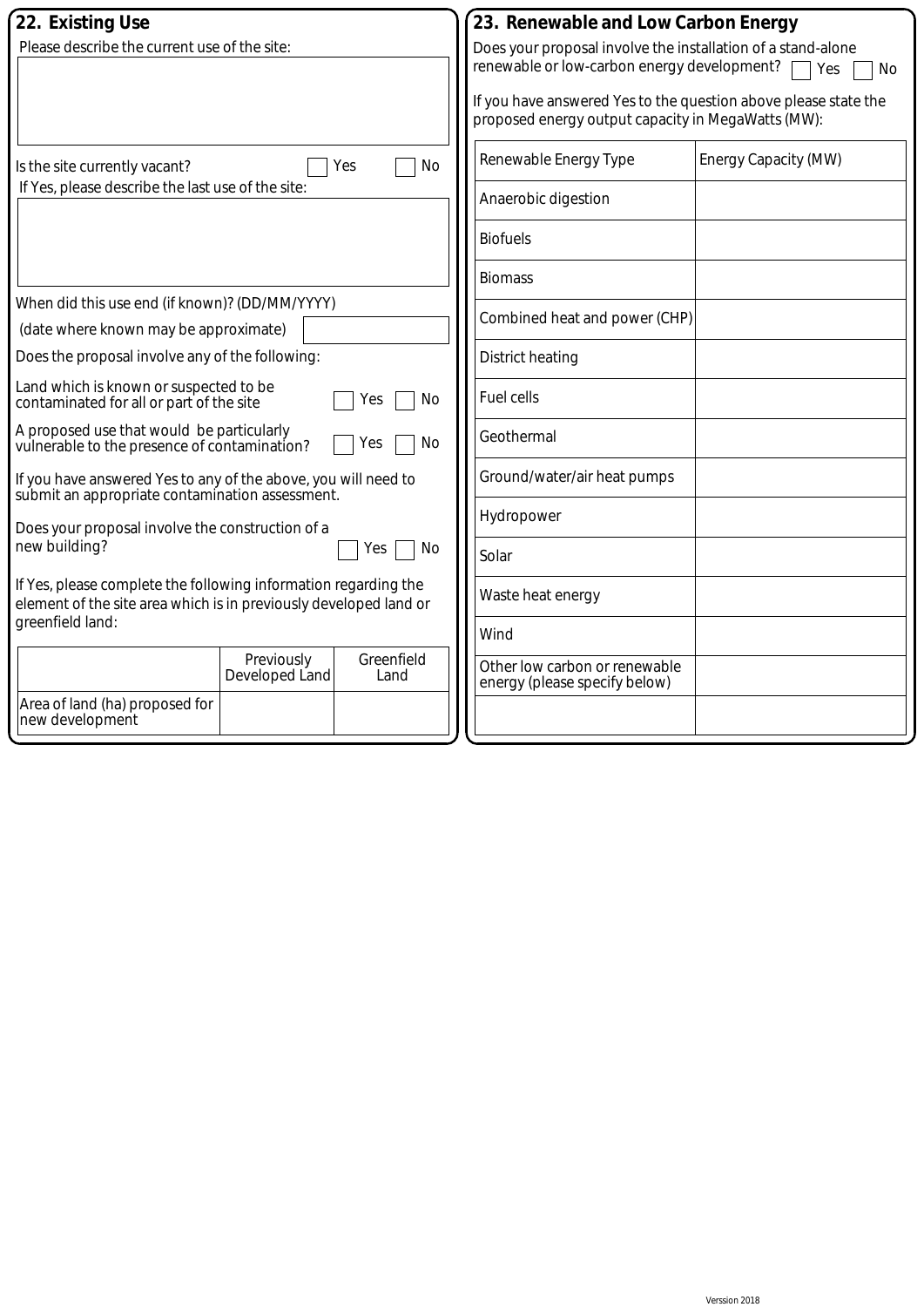| 24. Industrial or Commercial Processes and Machinery                                                                                                                                                                                     |                                           |                                                                                                                                                                                   |                               |  |                |                                                                                       |         |  |  |
|------------------------------------------------------------------------------------------------------------------------------------------------------------------------------------------------------------------------------------------|-------------------------------------------|-----------------------------------------------------------------------------------------------------------------------------------------------------------------------------------|-------------------------------|--|----------------|---------------------------------------------------------------------------------------|---------|--|--|
| Please describe the activities and processes which would<br>be carried out on the site and the end products including<br>plant, ventilation or air conditioning. Please include the<br>type of machinery which may be installed on site: |                                           |                                                                                                                                                                                   |                               |  |                |                                                                                       |         |  |  |
| No<br>Unknown<br>Yes<br>Is the proposal a waste management development?                                                                                                                                                                  |                                           |                                                                                                                                                                                   |                               |  |                |                                                                                       |         |  |  |
| If the answer is Yes, please complete the following table:                                                                                                                                                                               |                                           |                                                                                                                                                                                   |                               |  |                |                                                                                       |         |  |  |
|                                                                                                                                                                                                                                          | $\mathbb O$<br>Not<br>ap <u>plicabl</u> e | The total capacity of the void in cubic<br>surcharge and making no allowance for Unknown<br>cover or restoration material (or tonnes<br>if solid waste or litres if liquid waste) | metres, including engineering |  |                | Maximum annual<br>operational through<br>put in tonnes (or litres if<br>liquid waste) | Unknown |  |  |
| Inert landfill                                                                                                                                                                                                                           |                                           |                                                                                                                                                                                   |                               |  |                |                                                                                       |         |  |  |
| Non-hazardous landfill                                                                                                                                                                                                                   |                                           |                                                                                                                                                                                   |                               |  |                |                                                                                       |         |  |  |
| Hazardous landfill                                                                                                                                                                                                                       |                                           |                                                                                                                                                                                   |                               |  |                |                                                                                       |         |  |  |
| Energy from waste incineration                                                                                                                                                                                                           |                                           |                                                                                                                                                                                   |                               |  |                |                                                                                       |         |  |  |
| Other incineration                                                                                                                                                                                                                       |                                           |                                                                                                                                                                                   |                               |  |                |                                                                                       |         |  |  |
| Landfill gas generation plant                                                                                                                                                                                                            |                                           |                                                                                                                                                                                   |                               |  |                |                                                                                       |         |  |  |
| Pyrolysis/gasification                                                                                                                                                                                                                   |                                           |                                                                                                                                                                                   |                               |  |                |                                                                                       |         |  |  |
| Metal recycling site                                                                                                                                                                                                                     |                                           |                                                                                                                                                                                   |                               |  |                |                                                                                       |         |  |  |
| <b>Transfer stations</b>                                                                                                                                                                                                                 |                                           |                                                                                                                                                                                   |                               |  |                |                                                                                       |         |  |  |
| Material recovery/recycling facilities (MRFs)                                                                                                                                                                                            |                                           |                                                                                                                                                                                   |                               |  |                |                                                                                       |         |  |  |
| Household civic amenity sites                                                                                                                                                                                                            |                                           |                                                                                                                                                                                   |                               |  |                |                                                                                       |         |  |  |
| Open windrow composting                                                                                                                                                                                                                  |                                           |                                                                                                                                                                                   |                               |  |                |                                                                                       |         |  |  |
| In-vessel composting                                                                                                                                                                                                                     |                                           |                                                                                                                                                                                   |                               |  |                |                                                                                       |         |  |  |
| Anaerobic digestion                                                                                                                                                                                                                      |                                           |                                                                                                                                                                                   |                               |  |                |                                                                                       |         |  |  |
| Any combined mechanical, biological and/<br>or thermal treatment (MBT)                                                                                                                                                                   |                                           |                                                                                                                                                                                   |                               |  |                |                                                                                       |         |  |  |
| Sewage treatment works                                                                                                                                                                                                                   |                                           |                                                                                                                                                                                   |                               |  |                |                                                                                       |         |  |  |
| Other treatment<br>Recycling facilities construction, demolition                                                                                                                                                                         |                                           |                                                                                                                                                                                   |                               |  |                |                                                                                       |         |  |  |
| and excavation waste                                                                                                                                                                                                                     |                                           |                                                                                                                                                                                   |                               |  |                |                                                                                       |         |  |  |
| Storage of waste                                                                                                                                                                                                                         |                                           |                                                                                                                                                                                   |                               |  |                |                                                                                       |         |  |  |
| Other waste management                                                                                                                                                                                                                   |                                           |                                                                                                                                                                                   |                               |  |                |                                                                                       |         |  |  |
| Other developments                                                                                                                                                                                                                       |                                           |                                                                                                                                                                                   |                               |  |                |                                                                                       |         |  |  |
| Please provide the maximum annual operational throughput of the following waste streams:                                                                                                                                                 |                                           |                                                                                                                                                                                   |                               |  |                |                                                                                       |         |  |  |
| Municipal                                                                                                                                                                                                                                |                                           |                                                                                                                                                                                   |                               |  |                |                                                                                       |         |  |  |
| Construction, demolition and excavation                                                                                                                                                                                                  |                                           |                                                                                                                                                                                   |                               |  |                |                                                                                       |         |  |  |
| <b>Commercial and industrial</b>                                                                                                                                                                                                         |                                           |                                                                                                                                                                                   |                               |  |                |                                                                                       |         |  |  |
| Hazardous                                                                                                                                                                                                                                |                                           |                                                                                                                                                                                   |                               |  |                |                                                                                       |         |  |  |
| If this is a landfill application you will need to provide further information before your application can be determined. Your waste planning authority should make clear what information it requires on its website.                   |                                           |                                                                                                                                                                                   |                               |  |                |                                                                                       |         |  |  |
| 25. Hazardous Substances                                                                                                                                                                                                                 |                                           |                                                                                                                                                                                   |                               |  |                |                                                                                       |         |  |  |
| Does the proposal involve the use or storage of any of<br>the following materials in the quantities stated below?                                                                                                                        |                                           | Yes                                                                                                                                                                               | No                            |  | Not applicable |                                                                                       |         |  |  |
| If Yes, please provide the amount of each substance that is involved:                                                                                                                                                                    |                                           |                                                                                                                                                                                   |                               |  |                |                                                                                       |         |  |  |
| Acrylonitrile (tonnes)                                                                                                                                                                                                                   |                                           | Ethylene oxide (tonnes)                                                                                                                                                           |                               |  |                | Phosgene (tonnes)                                                                     |         |  |  |
| Ammonia (tonnes)<br>Hydrogen cyanide (tonnes)                                                                                                                                                                                            |                                           |                                                                                                                                                                                   |                               |  |                | Sulphur dioxide (tonnes)                                                              |         |  |  |
| Bromine (tonnes)<br>Liquid oxygen (tonnes)                                                                                                                                                                                               |                                           |                                                                                                                                                                                   |                               |  |                | Flour (tonnes)                                                                        |         |  |  |
| Chlorine (tonnes)                                                                                                                                                                                                                        |                                           | Liquid petroleum gas (tonnes)                                                                                                                                                     |                               |  |                | Refined white sugar (tonnes)                                                          |         |  |  |
| Other:                                                                                                                                                                                                                                   |                                           |                                                                                                                                                                                   | Other:                        |  |                |                                                                                       |         |  |  |
| Amount (tonnes):                                                                                                                                                                                                                         |                                           |                                                                                                                                                                                   | Amount (tonnes):              |  |                |                                                                                       |         |  |  |
|                                                                                                                                                                                                                                          |                                           |                                                                                                                                                                                   |                               |  |                | Verssion 2018                                                                         |         |  |  |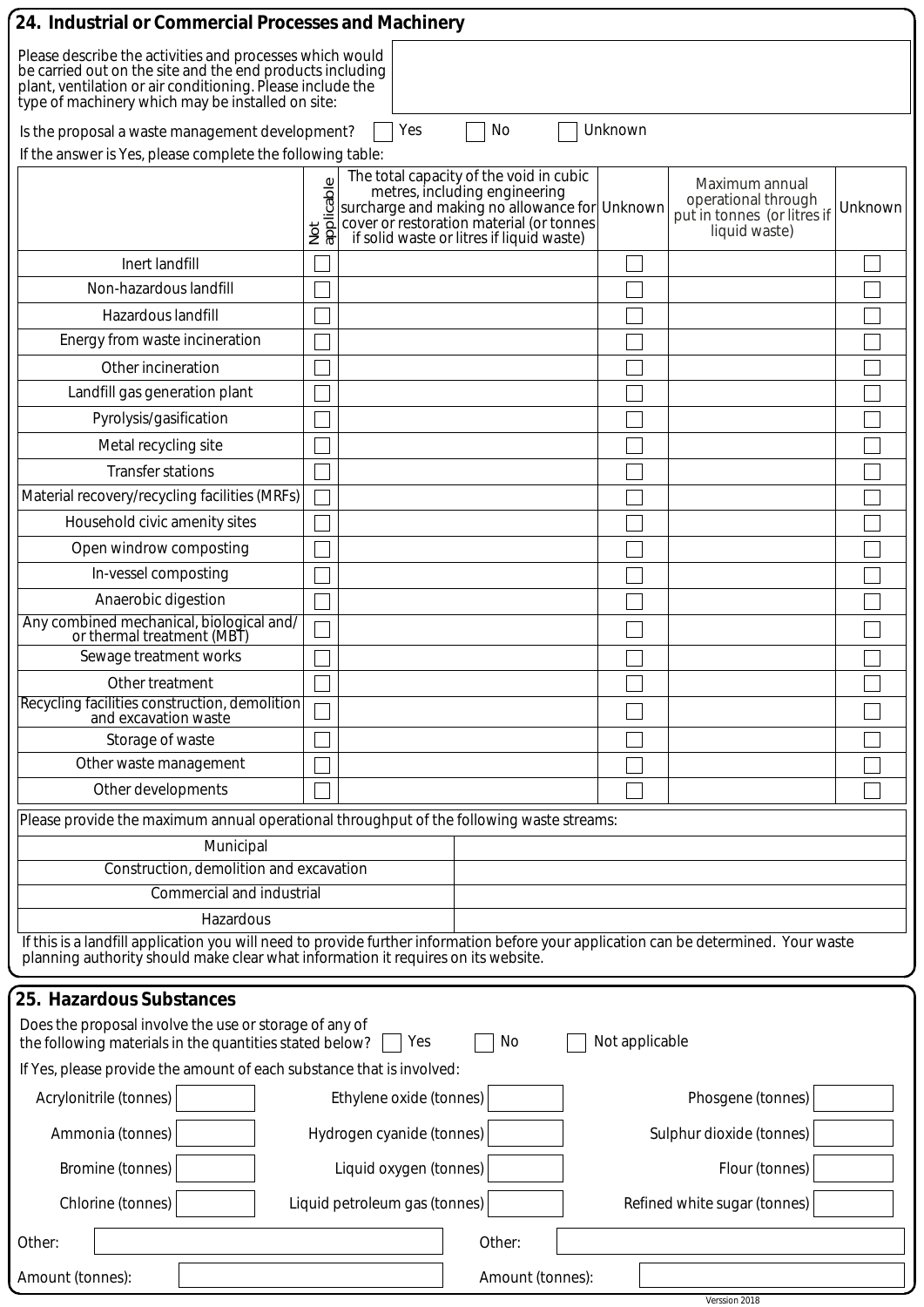| 26. Ownership Certificates                                                                                                                                                                                                       |  |                               |                                          |                                                                                 |  |                    |  |  |
|----------------------------------------------------------------------------------------------------------------------------------------------------------------------------------------------------------------------------------|--|-------------------------------|------------------------------------------|---------------------------------------------------------------------------------|--|--------------------|--|--|
| One Certificate A, B, C, or D, must be completed, together with the Agricultural Holdings Certificate with this application form                                                                                                 |  |                               |                                          |                                                                                 |  |                    |  |  |
|                                                                                                                                                                                                                                  |  |                               | Certificate of Ownership - Certificate A |                                                                                 |  |                    |  |  |
| Town and Country Planning (Development Management Procedure) (Wales) Order 2012<br>I certify/The applicant certifies that on the day 21 days before the date of this application nobody except myself/ the applicant was the     |  |                               |                                          |                                                                                 |  |                    |  |  |
| owner <i>(owner is a person with a freehold interest or leasehold interest with at least 7 years left to run)</i> of any part of the land or building to<br>which the application relates.                                       |  |                               |                                          |                                                                                 |  |                    |  |  |
| Signed - Applicant:                                                                                                                                                                                                              |  |                               | Or signed - Agent:                       |                                                                                 |  | Date (DD/MM/YYYY): |  |  |
|                                                                                                                                                                                                                                  |  |                               |                                          |                                                                                 |  |                    |  |  |
|                                                                                                                                                                                                                                  |  |                               |                                          |                                                                                 |  |                    |  |  |
|                                                                                                                                                                                                                                  |  |                               | Certificate of Ownership - Certificate B |                                                                                 |  |                    |  |  |
| I certify/ The applicant certifies that I have/the applicant has given the requisite notice to everyone else (as listed below) who, on the day                                                                                   |  |                               |                                          | Town and Country Planning (Development Management Procedure) (Wales) Order 2012 |  |                    |  |  |
| 21 days before the date of this application, was the owner (owner is a person with a freehold interest or leasehold interest with at least 7 years<br>left to run) of any part of the land or building to which this application |  |                               |                                          |                                                                                 |  |                    |  |  |
|                                                                                                                                                                                                                                  |  |                               |                                          |                                                                                 |  |                    |  |  |
| Name of Owner                                                                                                                                                                                                                    |  | Date Notice Served<br>Address |                                          |                                                                                 |  |                    |  |  |
|                                                                                                                                                                                                                                  |  |                               |                                          |                                                                                 |  |                    |  |  |
|                                                                                                                                                                                                                                  |  |                               |                                          |                                                                                 |  |                    |  |  |
|                                                                                                                                                                                                                                  |  |                               |                                          |                                                                                 |  |                    |  |  |
|                                                                                                                                                                                                                                  |  |                               |                                          |                                                                                 |  |                    |  |  |
|                                                                                                                                                                                                                                  |  |                               |                                          |                                                                                 |  |                    |  |  |
|                                                                                                                                                                                                                                  |  |                               |                                          |                                                                                 |  |                    |  |  |
|                                                                                                                                                                                                                                  |  |                               |                                          |                                                                                 |  |                    |  |  |
|                                                                                                                                                                                                                                  |  |                               |                                          |                                                                                 |  |                    |  |  |
|                                                                                                                                                                                                                                  |  |                               |                                          |                                                                                 |  |                    |  |  |
|                                                                                                                                                                                                                                  |  |                               |                                          |                                                                                 |  |                    |  |  |
|                                                                                                                                                                                                                                  |  |                               |                                          |                                                                                 |  |                    |  |  |
| Signed - Applicant:                                                                                                                                                                                                              |  |                               | Or signed - Agent:                       |                                                                                 |  | Date (DD/MM/YYYY): |  |  |
|                                                                                                                                                                                                                                  |  |                               |                                          |                                                                                 |  |                    |  |  |
|                                                                                                                                                                                                                                  |  |                               |                                          |                                                                                 |  |                    |  |  |
|                                                                                                                                                                                                                                  |  |                               | Certificate of Ownership - Certificate C |                                                                                 |  |                    |  |  |
|                                                                                                                                                                                                                                  |  |                               |                                          | Town and Country Planning (Development Management Procedure) (Wales) Order 2012 |  |                    |  |  |
| I certify/ The applicant certifies that:<br>Neither Certificate A or B can be issued for this application                                                                                                                        |  |                               |                                          |                                                                                 |  |                    |  |  |
| All reasonable steps have been taken to find out the names and addresses of the other owners (owner is a person with a freehold                                                                                                  |  |                               |                                          |                                                                                 |  |                    |  |  |
| interest or leasehold interest with at least 7 years left to run) of the land or building, or of a part of it, but I have/ the applicant has<br>been unable to do so.                                                            |  |                               |                                          |                                                                                 |  |                    |  |  |
| The steps taken were:                                                                                                                                                                                                            |  |                               |                                          |                                                                                 |  |                    |  |  |
|                                                                                                                                                                                                                                  |  |                               |                                          |                                                                                 |  |                    |  |  |
|                                                                                                                                                                                                                                  |  |                               |                                          |                                                                                 |  |                    |  |  |
| Name of Owner                                                                                                                                                                                                                    |  |                               |                                          |                                                                                 |  | Date Notice Served |  |  |
|                                                                                                                                                                                                                                  |  |                               | Address                                  |                                                                                 |  |                    |  |  |
|                                                                                                                                                                                                                                  |  |                               |                                          |                                                                                 |  |                    |  |  |
|                                                                                                                                                                                                                                  |  |                               |                                          |                                                                                 |  |                    |  |  |
|                                                                                                                                                                                                                                  |  |                               |                                          |                                                                                 |  |                    |  |  |
|                                                                                                                                                                                                                                  |  |                               |                                          |                                                                                 |  |                    |  |  |
|                                                                                                                                                                                                                                  |  |                               |                                          |                                                                                 |  |                    |  |  |
|                                                                                                                                                                                                                                  |  |                               |                                          |                                                                                 |  |                    |  |  |
|                                                                                                                                                                                                                                  |  |                               |                                          |                                                                                 |  |                    |  |  |
|                                                                                                                                                                                                                                  |  |                               |                                          |                                                                                 |  |                    |  |  |
|                                                                                                                                                                                                                                  |  |                               |                                          |                                                                                 |  |                    |  |  |
|                                                                                                                                                                                                                                  |  |                               |                                          |                                                                                 |  |                    |  |  |
|                                                                                                                                                                                                                                  |  |                               |                                          |                                                                                 |  |                    |  |  |
| Notice of the application has been published in the following newspaper                                                                                                                                                          |  |                               |                                          | On the following date (which must not be earlier                                |  |                    |  |  |
| (circulating in the area where the land is situated):<br>than 21 days before the date of the application):                                                                                                                       |  |                               |                                          |                                                                                 |  |                    |  |  |
|                                                                                                                                                                                                                                  |  |                               |                                          |                                                                                 |  |                    |  |  |
| Signed - Applicant:<br>Or signed - Agent:                                                                                                                                                                                        |  |                               |                                          |                                                                                 |  | Date (DD/MM/YYYY): |  |  |
|                                                                                                                                                                                                                                  |  |                               |                                          |                                                                                 |  |                    |  |  |
|                                                                                                                                                                                                                                  |  |                               |                                          |                                                                                 |  |                    |  |  |

Verssion 2018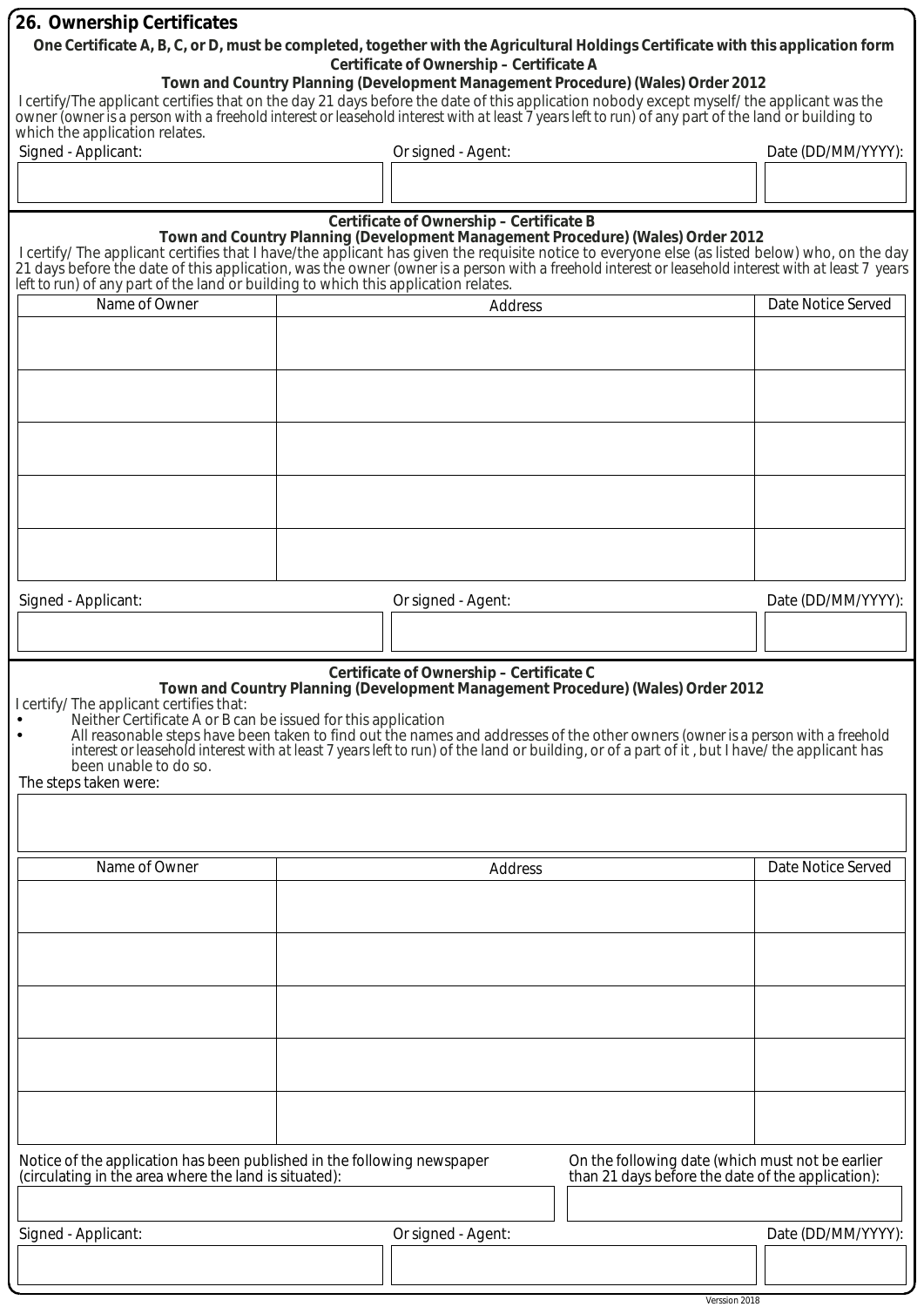| 26. Ownership Certificates (continued)                                                                                                                                                                                                                                                                                                                                                                                                                                                                                                                                                                                                                                 |  |                                         |                                                                                                                                                    |                    |  |
|------------------------------------------------------------------------------------------------------------------------------------------------------------------------------------------------------------------------------------------------------------------------------------------------------------------------------------------------------------------------------------------------------------------------------------------------------------------------------------------------------------------------------------------------------------------------------------------------------------------------------------------------------------------------|--|-----------------------------------------|----------------------------------------------------------------------------------------------------------------------------------------------------|--------------------|--|
| Certificate of Ownership - Certificate D<br>Town and Country Planning (Development Management Procedure) (Wales) Order 2012<br>I certify/ The applicant certifies that:<br>Certificate A cannot be issued for this application<br>All reasonable steps have been taken to find out the names and addresses of everyone else who, on the day 21 days before the<br>$\bullet$<br>date of this application, was the owner (owner is a person with a freehold interest or leasehold interest with at least 7 years left to run)<br>of any part of the land to which this application relates, but I have/ the applicant has been unable to do so.<br>The steps taken were: |  |                                         |                                                                                                                                                    |                    |  |
| Notice of the application has been published in the following newspaper<br>(circulating in the area where the land is situated):                                                                                                                                                                                                                                                                                                                                                                                                                                                                                                                                       |  |                                         | On the following date (which must not be earlier<br>than 21 days before the date of the application):                                              |                    |  |
|                                                                                                                                                                                                                                                                                                                                                                                                                                                                                                                                                                                                                                                                        |  |                                         |                                                                                                                                                    |                    |  |
|                                                                                                                                                                                                                                                                                                                                                                                                                                                                                                                                                                                                                                                                        |  |                                         |                                                                                                                                                    |                    |  |
| Signed - Applicant:                                                                                                                                                                                                                                                                                                                                                                                                                                                                                                                                                                                                                                                    |  | Or signed - Agent:                      |                                                                                                                                                    | Date (DD/MM/YYYY): |  |
|                                                                                                                                                                                                                                                                                                                                                                                                                                                                                                                                                                                                                                                                        |  |                                         |                                                                                                                                                    |                    |  |
|                                                                                                                                                                                                                                                                                                                                                                                                                                                                                                                                                                                                                                                                        |  |                                         |                                                                                                                                                    |                    |  |
| 27. Agricultural Holdings                                                                                                                                                                                                                                                                                                                                                                                                                                                                                                                                                                                                                                              |  | <b>Agricultural Holding Certificate</b> | Town and Country Planning (Development Management Procedure) (Wales) Order 2012<br>Agricultural Land Declaration - You Must Complete Either A or B |                    |  |
|                                                                                                                                                                                                                                                                                                                                                                                                                                                                                                                                                                                                                                                                        |  |                                         |                                                                                                                                                    |                    |  |
| (A) None of the land to which the application relates is, or is part of, an agricultural holding.                                                                                                                                                                                                                                                                                                                                                                                                                                                                                                                                                                      |  |                                         |                                                                                                                                                    |                    |  |
| Signed - Applicant:                                                                                                                                                                                                                                                                                                                                                                                                                                                                                                                                                                                                                                                    |  | Or signed - Agent:                      |                                                                                                                                                    | Date (DD/MM/YYYY): |  |
|                                                                                                                                                                                                                                                                                                                                                                                                                                                                                                                                                                                                                                                                        |  |                                         |                                                                                                                                                    |                    |  |
| (B) I have/The applicant has given the requisite notice to every person other than myself/the applicant who, on the day 21 days<br>before the date of this application, was a tenant of an agricultural holding on all or part of the land to which this application relates,<br>as listed below:                                                                                                                                                                                                                                                                                                                                                                      |  |                                         |                                                                                                                                                    |                    |  |
| Name of Tenant                                                                                                                                                                                                                                                                                                                                                                                                                                                                                                                                                                                                                                                         |  | Address                                 |                                                                                                                                                    | Date Notice Served |  |
|                                                                                                                                                                                                                                                                                                                                                                                                                                                                                                                                                                                                                                                                        |  |                                         |                                                                                                                                                    |                    |  |
|                                                                                                                                                                                                                                                                                                                                                                                                                                                                                                                                                                                                                                                                        |  |                                         |                                                                                                                                                    |                    |  |
|                                                                                                                                                                                                                                                                                                                                                                                                                                                                                                                                                                                                                                                                        |  |                                         |                                                                                                                                                    |                    |  |
|                                                                                                                                                                                                                                                                                                                                                                                                                                                                                                                                                                                                                                                                        |  |                                         |                                                                                                                                                    |                    |  |
|                                                                                                                                                                                                                                                                                                                                                                                                                                                                                                                                                                                                                                                                        |  |                                         |                                                                                                                                                    |                    |  |
| Signed - Applicant:                                                                                                                                                                                                                                                                                                                                                                                                                                                                                                                                                                                                                                                    |  | Or signed - Agent:                      |                                                                                                                                                    | Date (DD/MM/YYYY): |  |
|                                                                                                                                                                                                                                                                                                                                                                                                                                                                                                                                                                                                                                                                        |  |                                         |                                                                                                                                                    |                    |  |